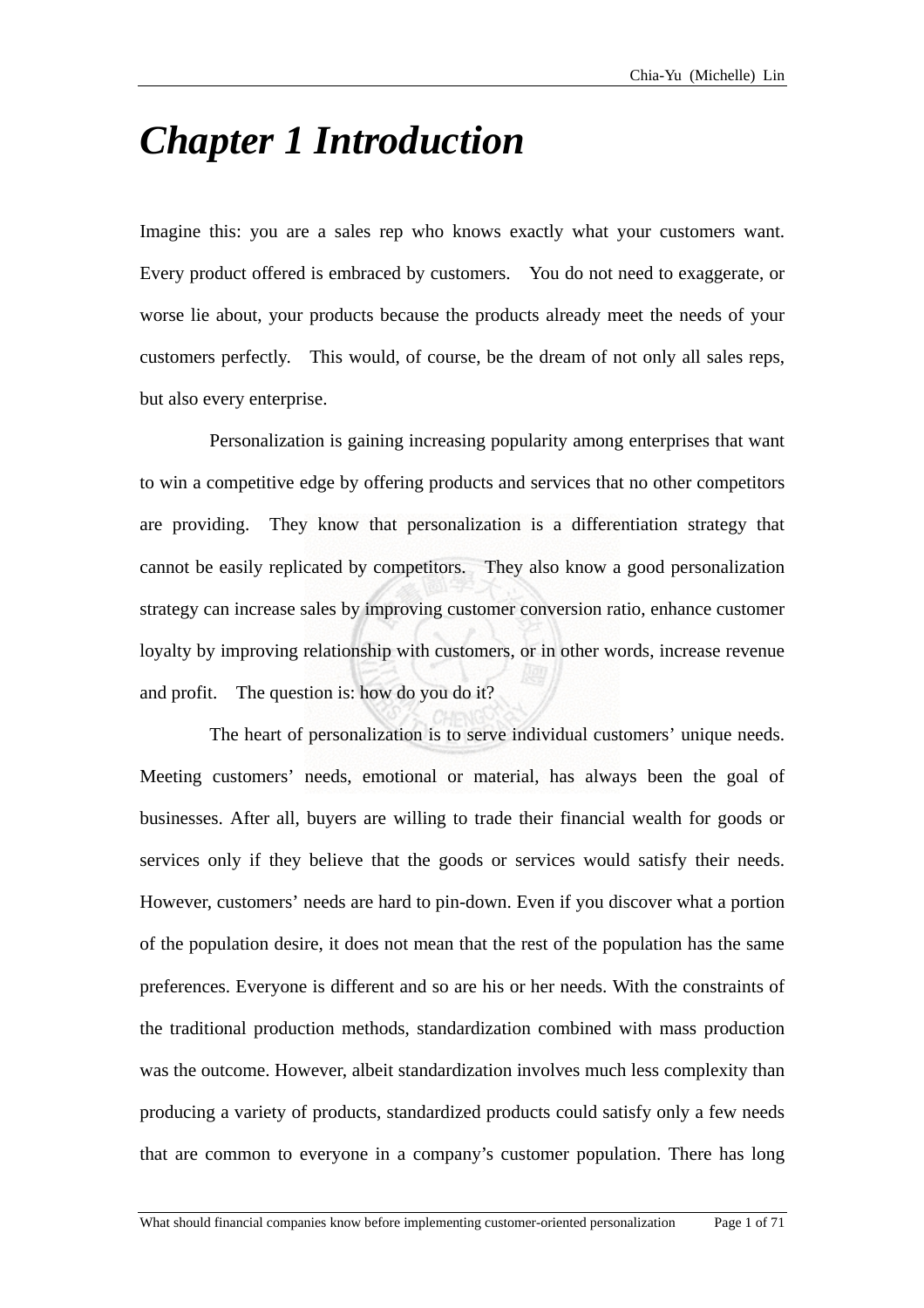been a trade-off between satisfying more customers and better meeting the needs of every individual customer. With the evolution of technology, such trade-off has gradually diminished, though not yet completely disappeared. It is now economically feasible to obtain both the breath, i.e. serving more customers, and the depth, i.e. better satisfying the needs of individual customer, in market coverage strategies. Such phenomenon has been manifested in mass customization, in which tailoring to individual customer's needs can be deployed on a massive scale. To achieve mass customization, companies generally have an inventory of "parts" of a product instead of the assembled whole products. Given a variety of choices for each part of the product, customers have the liberty to decide, to an extent, how the whole product is to be assembled. An example is "Nike iD", in which individual customers can customize their own Nike shoes on the Nike website and have it custom-made and delivered to door in three to four weeks. Customers are allowed to choose from a range of "template" shoes. Then he or she is able to make certain modifications, such as the color for different parts of the shoe like heel and side panel or whether to have on the tongue top a three-letter id or the classic Nike Swoosh symbol.

The idea of mass customization is not new, and businesses now want to go beyond tailoring products to tailoring every interaction between customers and the firm, from marketing promotions to after-purchase customer service. Their goals are captured in the idea "personalization". Not only are businesses individually producing products based on specific customer requests, they are attempting to predict individual customer's needs in order to better serve customers and strengthen company's competitive advantage. They want to know everything about you, the customer; not just how you want your goods to be produced, but your background, preferences, lifestyle, and everything else that may possibly lead to a sales opportunity. But personalization is not limited to encouraging new sales, a successfully implemented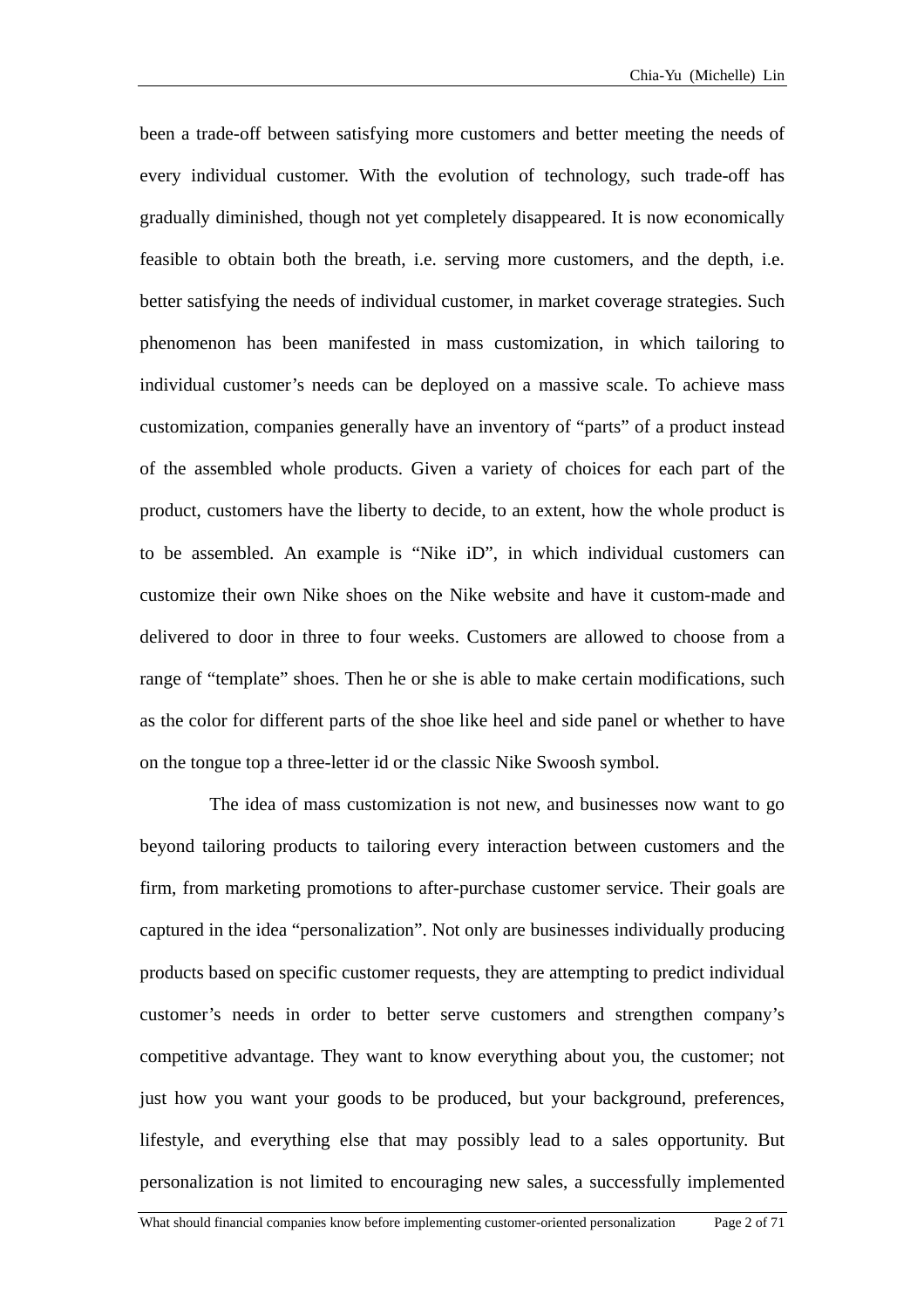personalization allow a company to improve both the effectiveness and efficiency in serving established customers as well. By better knowing the mind of a customer, companies can target customers' needs with much more accuracy and reduce futile efforts.

Personalization is not a difficult task when it is done on a small scale. Human communication uses personalization all the time. When we talk to our friends, we consciously or subconsciously personalize our conversation based on the friend's background and his or her current situation. If your friend has recently been fired, you would not, assuming you want to continue the friendship, brag about your current career success and say anyone who does not have a job is a looser. Personalization becomes much more difficult when it is applied on a large scale. Traditionally, a company with thousands of customers could not possibly know the background, current situation, preferences, or personality of every individual customer. The best the company could do was to discover a few common interests or needs that applied to many. Personalization on a large scale was not feasible. However, only when personalization is applied on a large scale does it become commercially lucrative; intimately knowing and serving the needs of a few customers contribute minimally when the total customer population amounts to thousands.

Automation is mandatory if a company is to apply personalization on large scale, but the complexity involved has barred businesses from automated personalization for decades. With the advance of information technology, applying personalization on a large scale is getting closer to reality. Dreaming of the utopia promised by personalization technology, companies are aggressively exploring how personalization may become their cutting-edge arsenal in today's intense competition.

As personalization is still a nascent addition to business practices, many personalization-related concepts are still forming and businesses are still